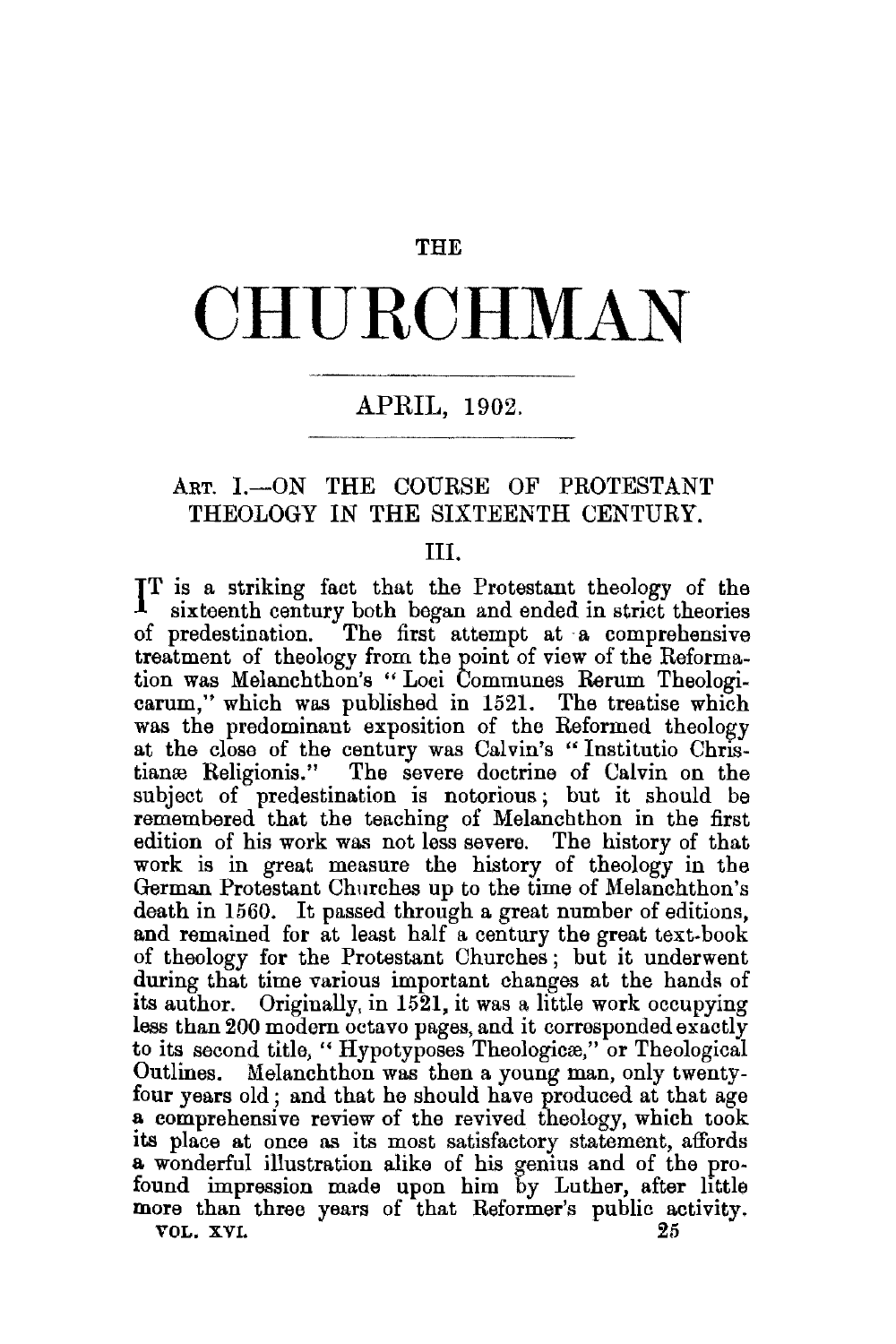But the book derives a special interest from the fact that its successive stages mark the gradual development of the Reformed theology and of Melanchthon's teaching. earliest form—that of  $1521$ —the Reformed teaching is exhibited in its first vivid, and in some respects immature, if not crude, elements; and it was enlarged and modified as the Reformed theology was developed and extended in scope, and as Melanchthon's own thoughts grew more mature and In its final form it is one of the most instructive, comprehensive, and moderate treatises to be found in the literature of the Protestant Churches, and is comparable only to Calvin's " Institutes." But it is in many respects more interesting in its first form, in which the thoughts out of which the great movement of the Reformation sprang may be seen forming, as it were, in the minds of its authors. Now, as has been said, it is remarkable that this treatise commences with as strong a statement of the dependence of all things on Divine predestination as is found in the great treatise of Calvin. It lays down, at the very outset, that "since all things which happen necessarily happen according to Divine predestination, there is no liberty of our will."<sup>1</sup> Melanchthon was not a man of a stern dogmatic nature like Calvin, nor a. man who approached questioris with the intense vehemence of Luther. What, we must ask, is the reason why he should thus anticipate, at the commencement of the century, the characteristic teaching with which it ended?

The answer is apparent from this very treatise, and it casts a light upon the general bearing of the doctrines of predestination, which gives them at once a more intelligible and a more human character, than when we approach them simply from the side of theological philosophy. Melanchthon explains that the great purpose of his book is to give assistance in apprehending the practical, as distinct from the speculative, doctrines of Christianity. He enumerates the chief heads of theology as follows: God; Unity and Trinity; Creation ; Man and Man's Powers; Sin ; the Fruits of Sin, and Vices; Punishments; the Law; Promises; Regeneration by Christ; Grace ; the Fruits of Grace ; Faith ; Hope ; Charity; Predestination; Sacramental Signs; the Condition<br>of Man: Magistrates: Bishops: Condemnation; Bliss. It of Man; Magistrates; Bishops; Condemnation; Bliss. may be noticed that in this enumeration predestination is one of the latter topics mentioned ; but the main principles respecting it are laid down from the outset, and form the starting-point. Melanchthon goes on to say that there is

<sup>&</sup>lt;sup>1</sup> Die Loci Communes, Philipp Melanthons in ihrer Urgestalt heraus. gegeben und erläutert von G. L. Plitt. Erlangen, 1864: p. 109.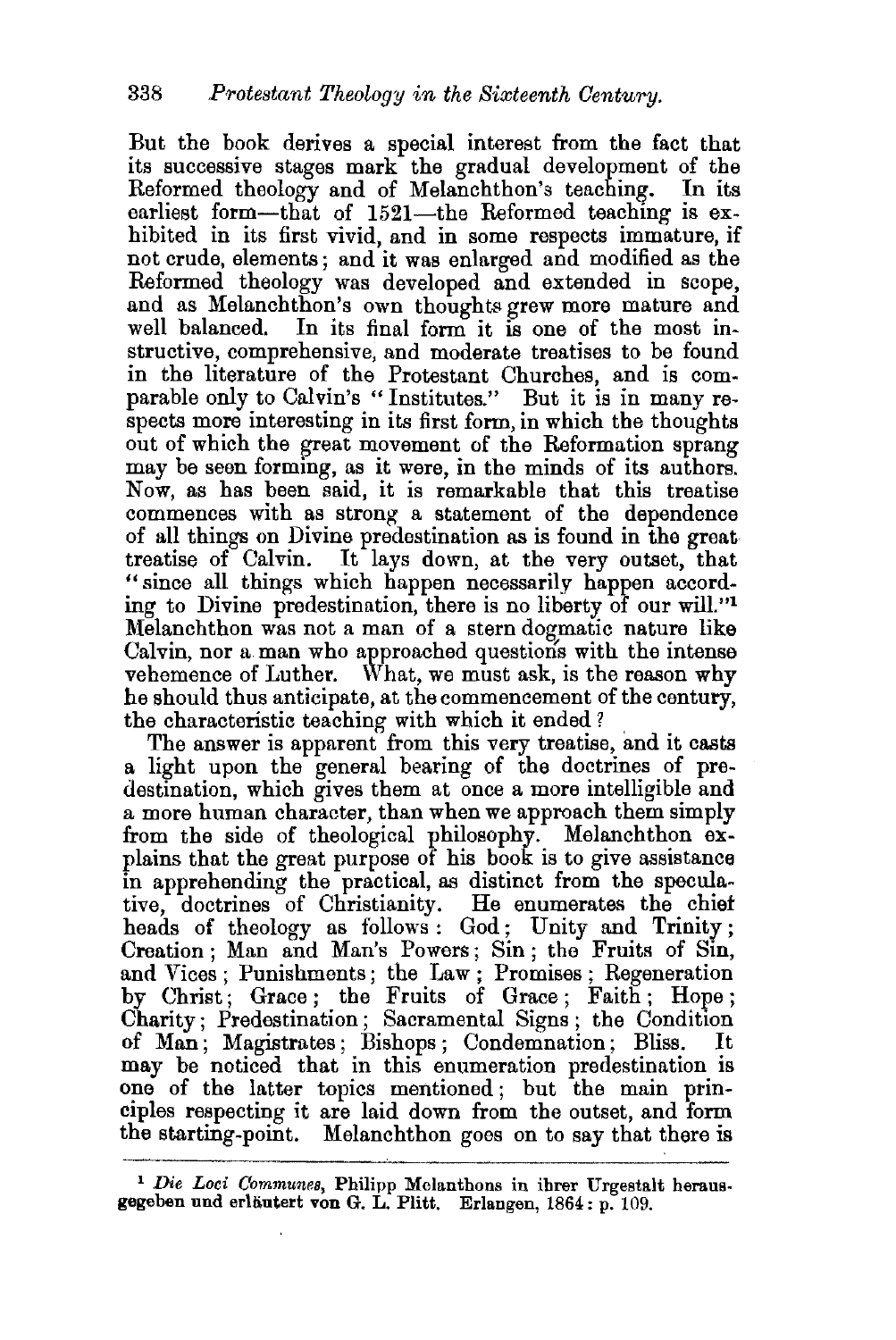no occasion for him to spend much labour upon those supreme questions respecting God, His Unity and Trinity, the mystery of Creation, and the mode of the Incarnation. The scholastic theologians, he says, have been discussing them for centuries, and he does not know what practical benefit has been gained. "Have they not," he asks, "as St. Paul says, 'become vain in their imaginations,' while they have been trifling all their lives about universals, formalities, connotations, and I know not what other inane words and expressions ?" But, he says, "as to the other *loci,* respecting the power of sin, the law and grace, I do not know how a man can expect to be called a Christian who is ignorant of them. For 1t is from these that Christ is properly known, if at least the true knowledge of Christ is to know His benefits, and not, as the Schoolmen teach, to know His natures and the modes of His Incarnation. Unless you know for what purpose He assumed our flesh and was nailed to the cross, what benefit will it be to know of His history ?... St. Paul, in his Epistle to the Romans "-on which Melanchthon had been giving lectures, which were the germ of this treatise—" when he wrote a compendium of Christian doctrine, did not philosophize about the mysteries of the Trinity, about the mode of the Incarnation, about active and passive creation. What is it that he treats of? Certainly of the law, of sin, of grace, which are the topics on which alone a knowledge of Christ depends."

This was the first impulse of the Reformed teaching-to make theology human, to bring it home to men's business and bosoms, and to explain its bearing on their lives and their practical necessities. Accordingly, with this brief intro. duction, Melanchthon goes on at once, and before everything else, to the question of human powers, and consequently of free will: " De hominis viribus, adeoque de libero arbitrio." That was the first practical question which had to be considered by a teacher who wanted to bring home to men the nature of the Gospel and the benefits which it offered. It is remarkable that this is precisely the order in which, some ten years later, Melanchthon explained the teaching of the Reformed Church in the formal statement he drew up for presentation to the Emperor Charles V., and which, under the name of the Augsburg Confession, became the cardinal Protestant symbol. In that Confession the first article is *De Deo,* declaring the acceptance by the Reformers of the Nicene faith; and the very next—the second—is *De Peccato* Originis, which says that all men who, after the fall of Adam, are naturally engendered are born "with sin-that is, without fear of God, without trust towards God, and with concupiscence"; and it denies that men can be justified before  $25 - 2$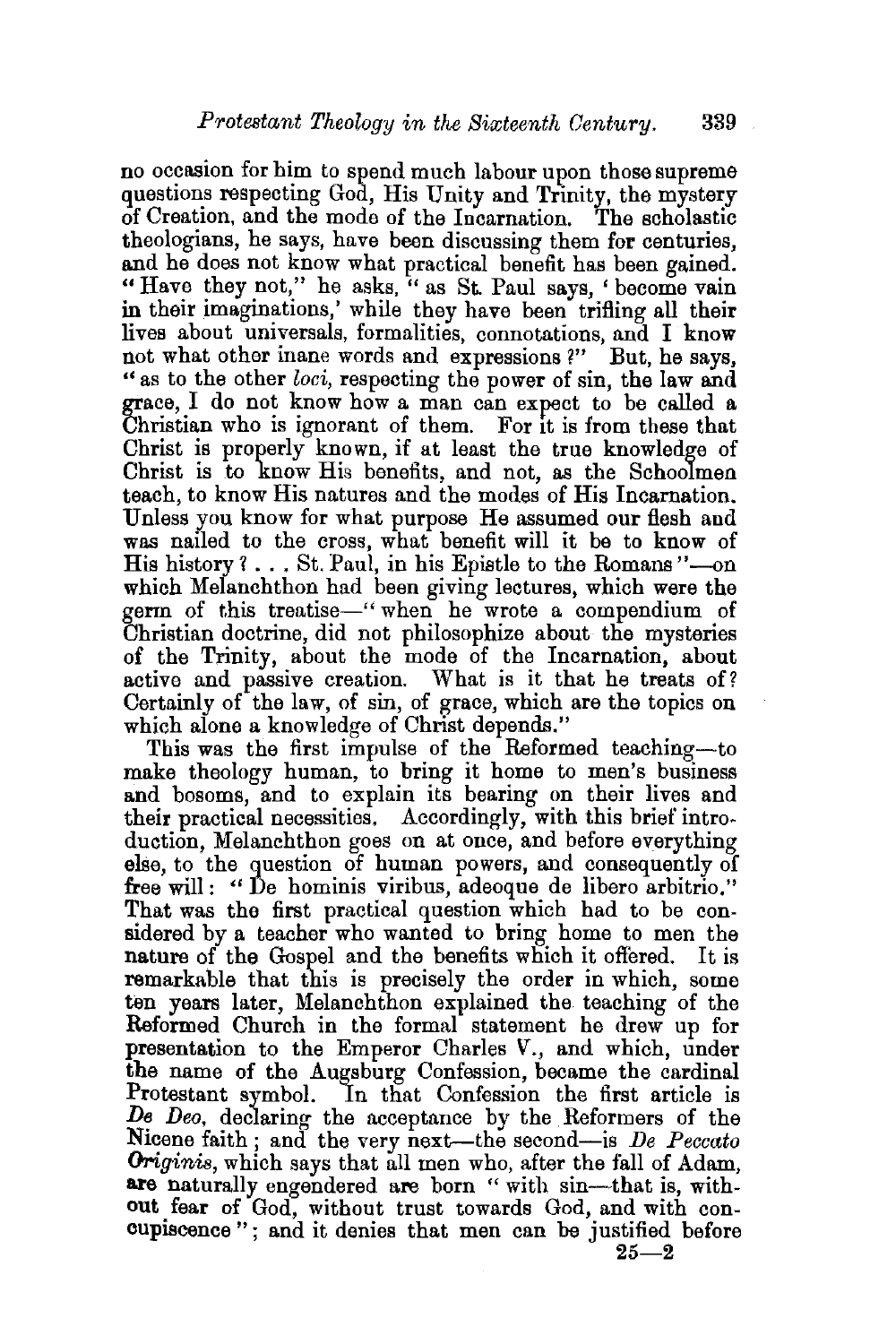God by the natural powers of reason. That Confession, however, is content to state this as a fact, without considering its cause. The characteristic of the teaching of the "Loci Communes " is that it traces the cause of this fact to the Divine predestination, and rests it upon that foundation. "Liberty," says Melanchthon, "is the power to act or not to act, the power to act in one way or another ; and the question is: Has the will this liberty, and how far?" The answer is that " Since all things which happen, necessarily happen according to Divine predestination, there can be no liberty of our will," and the discussion is concluded with the following four statements :

" If you regard the human will in reference to predestination, there is no liberty either in external or internal works; but all things happen according to Divine determination.

" If you consider the will in reference to external acts, there appears, in the judgment of nature, to be a certain liberty.

"If you consider the will in reference to the affections and passions, there is clearly no liberty, even in the judgment of nature;

" And when the affections and passions have begun to rage and burn within us, they cannot be restrained from breaking forth."

Now, as has been said, as Melanchthon grew more mature and moderate, he became content to assert the fact of the corruption of the human will, without ascribing that corruption thus absolutely to Divine decrees. But what it is important to observe is that the purpose with which the idea of predestination is introduced is to afford some explanation of the helplessness of man's will, and of the hopelessness of his condition by nature. It is introduced, that is, for a practical purpose, and arises out of the contemplation of moral and religious weakness. Melanchthon and those who felt with him found themselves, according to their bitter experience, in a condition of spiritual feebleness and moral corruption. That unhappy state seemed to them a part of the present constitution of things, and they could only attribute it to Divine ordination. The argument is the same in Luther's characteristic treatise, "De Servo Arbitrio," which he wrote three years after the first publication of Melanchthon's " Loci," in answer to the treatise of Erasmus, "De libero Arbitrio." He, similarly, in asserting the servitude of the will, lays down the principle that all things which happen, even if they seem to us to happen under conditions of mutability and contingency, nevertheless really come to pass necessarily and immutably, if we look to the will of God. He says that God works all things m all things and is alone free, and from hence it follows irre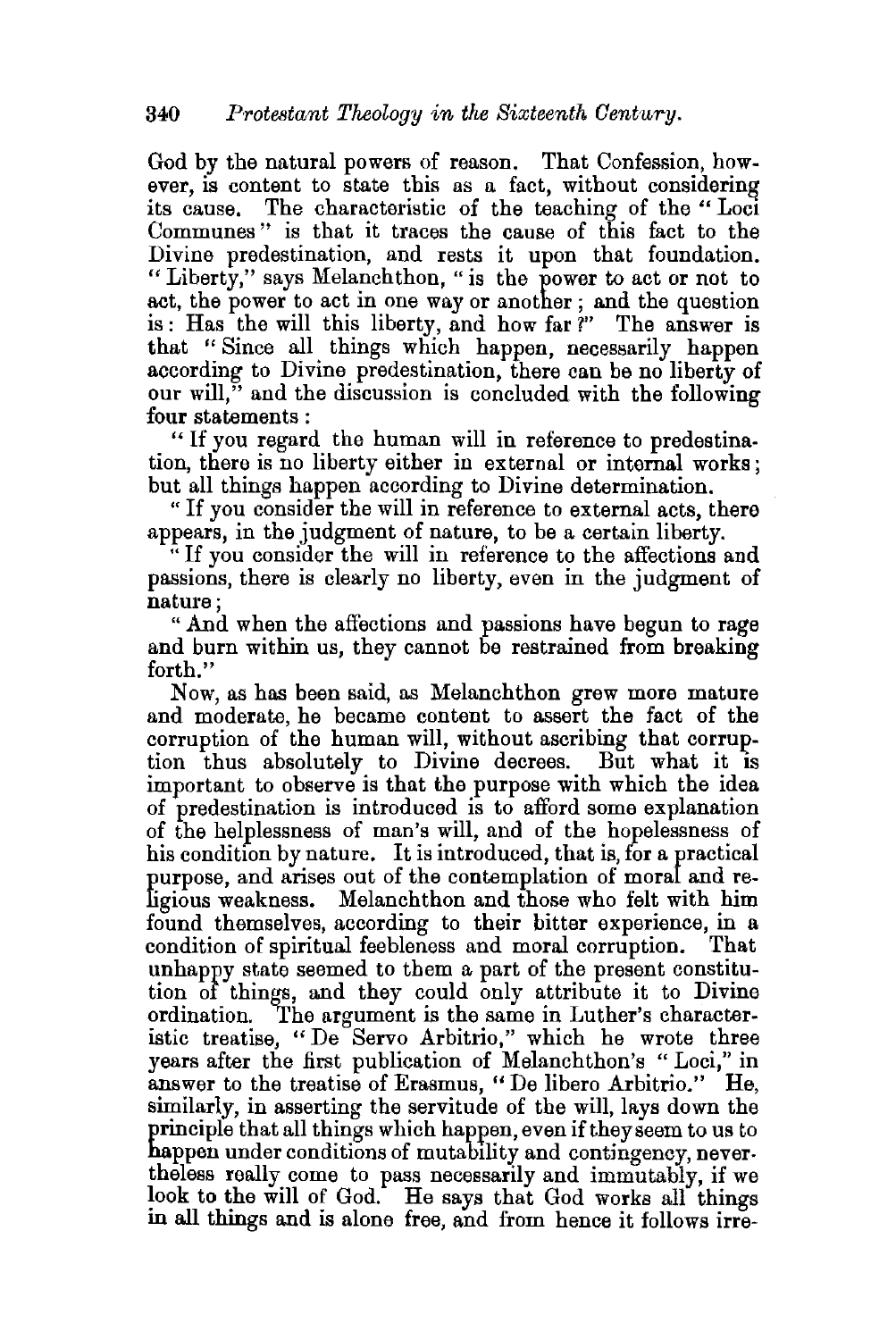sistibly that there is no freedom in the human will. " Hoc fulmine et sternitur et conteritur penitus Liberum Arbitrium." The will of man is ever determined and led by some other. Luther even compares it to a beast of burden, which is ridden either by God or by the devil. Now, we may again observe in this treatise that the motive, from which this extreme theory starts, is that of illustrating and confirming the fact of the free grace of God, and the complete incapacity of the human will to work or do anything of its own initiative, in matters which pertain to salvation. Luther himself describes this as the purpose of his treatise. He, too, with further reflection and experience, ceased to assert predestination in this extreme form, and the Lutheran Church, in the "Formula Concordiæ," finally determined the matter in a sense which is closely parallel to our own Article on the subject. But what it remains important and instructive for us to observe is, that the ideas of predestination took their rise in the sense of human feebleness and incapacity for good.

It will be found that it has been so throughout Church history. It is St. Augustine who was the first great representative of predestinarian teaching, and how did he arrive at it ? His teaching arose out of his controversy with Pelagius on free will. The error of Pelagius arose from his very goodness in a moral sense. He did not realize the weakness of human nature, and thought that it had natural powers still left to it which were capable of doing good. As Luthardt has remarked, it was by no moral levity that the course of Pelagius's thought was prompted, but, on the contrary, by a certain moral earnestness. He was aiming at a moral reform of life, and was vindicating the monkish efforts at self-discipline, charity, poverty, and the like, and he thought Augustine was cutting the sinews of such moral endeavours. But Augustine, in a terrible experience, had realized the utter weakness of human nature, and felt that it was solely by the grace of God, and not by any moral efforts of his own, that he had been delivered. But if, as he felt, his salvation had been entirely God's work, he could not but go on to ask why it was that he had been saved from his own evil, and not others; why should grace be effectual in some cases and not in all? There seemed no answer to this question except in the absolute power and will of God, which works irresistibly in some cases and not in others. Melanchthon and Luther were but following precisely the reasoning **and** the experience of Augustine, in passing from a sense of human helplessness, and of the absolute dependence of the Christian on the grace of God, to the conclusion that God's will is supreme, and that all things are predestinated by  $\text{Him}$ .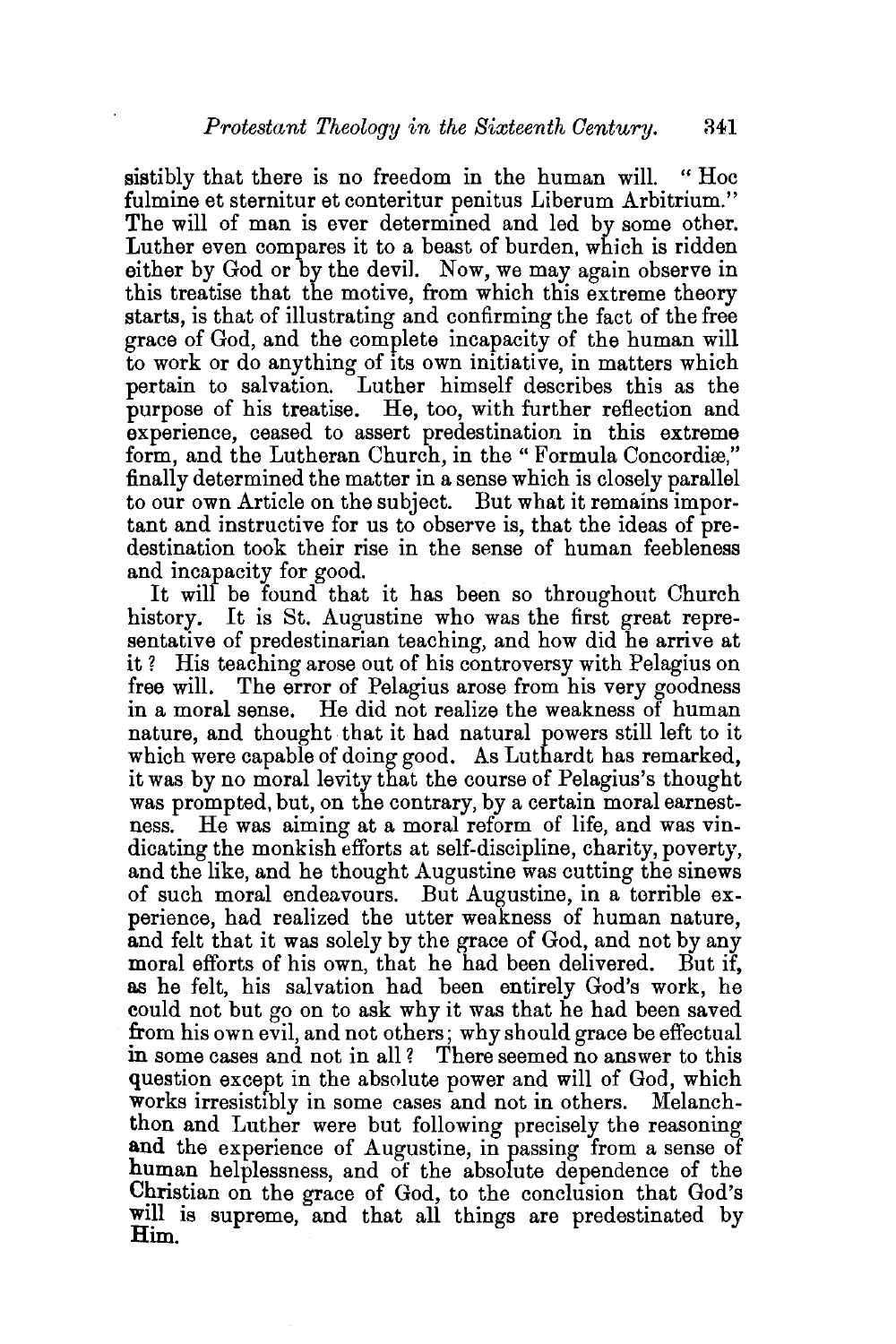There is a striking passage in Coleridge's " Aids to Reflection." a work particularly instructive on this and the cognate subjects, in which this train of thought is illustrated with great force and beauty. It is in his comment on his Second Aphorism on Spiritual Religion. He begins by observing that " no impartial person, competently acquainted with the history of the Reformation, and the works of the earlier Protestant divines, at home and abroad, even to the close of Elizabeth's reign, will deny that the doctrines of Calvin on redemption and the natural state of fallen man are in all essential points the same as those of Luther, Zwinglius and the first Reformers collectively." Then, after some discussion of the philosophical problems involved, he goes on to consider the case of a man who has reason to believe, from his spiritual experience, that he has received the grace of God, and is " on the right road to the life promised under these conditions." "Now," he says, "I dare assert that no such man, however fervent his charity and however deep his humility may be, can peruse the records of history with a reflecting spirit, or look round the world with an observant eye, and not find himself compelled to admit that *all* men are *not* on the right road. He cannot help judging that even in Christian countries many-a fearful many-have not their faces turned towards it. This, then, is a mere matter of fact. Now comes the question. Shall the believer, who thus hopes on the appointed grounds of hope, attribute this distinction exclusively to his own resolves and strivings-or, if not exclusively, yet primarily and principally? Shall he refer the first movements and preparations to his own will and understanding, and bottom his claim to the promises on his own comparative excellence? If not, if no man dare take this honour to himself, to whom shall he assign it, if not to that Being in whom the promise originated, and on whom its fulfilment depends ? If he stop here, who shall blame him *?* By what argument shall his reasoning be invalidated, which might not be urged with equal force against any essential difference between obedient and disobedient, Christian and worldlingthat would not imply that both sorts alike are, in the sight of God, the sons of God by adoption ?"

In these observations of Coleridge it will be found, perhaps, that we have the secret of the earnest discussions with which the sixteenth century is occupied respecting the relations between free will and grace, liberty and predestination-the so-called Synergistic controversies, or those which concern the question of the mutual relations and actions of the human will and the Spirit of God in the conversion and salvation of men. They are controversies which arose out of the moral and religious experience of the men of that day, and they are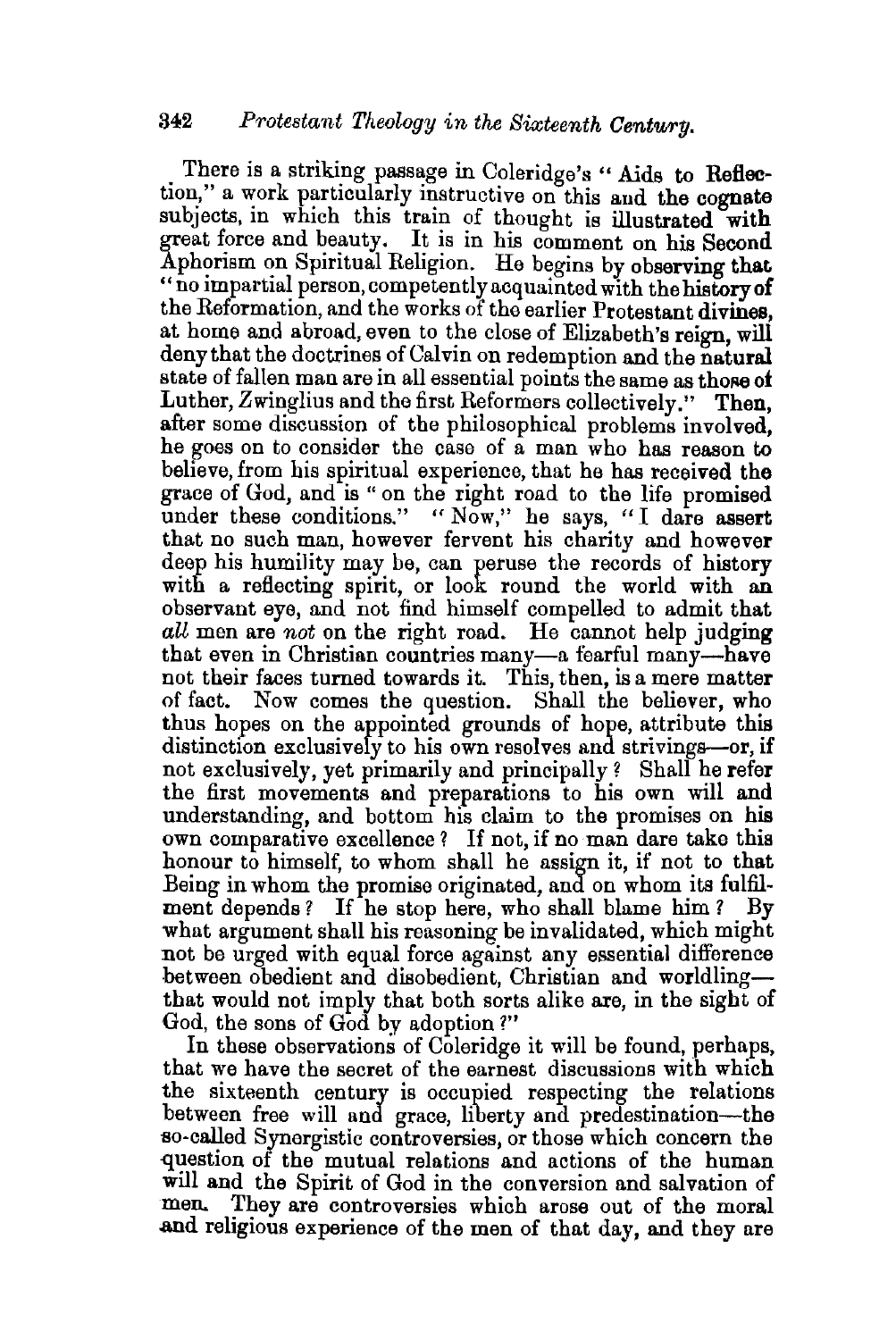the expression, less of their thoughts, than of their spiritual struggles.

This is indeed a characteristic of all controversies respecting subjects of this class-those which relate to the moral nature of man-which it is essential to bear in mind, if they are to be at all adequately apprehended. Respecting such controversies, it may well be doubted whether they ever will be, or, rather, whether they ever can be, settled. They are not controversies respecting abstract or eternal truths, like those respecting mathematics, on the one hand, or those respecting the attributes of God, on the other. They are controversies respecting matters of human experience, and the premises from which men argue vary with that experience. Pelagius sees one side of that experience; St. Augustine sees another; and neither can quite appreciate the facts which his antagonist has in view. So, in the century we are considering, Erasmus is arguing from the point of view of the experience of a successful and somewhat cold-blooded scholar, who is looking at the human will from an abstract and philosophical point of observation. Luther was arguing from the point of view of a man immersed from his youth up in intense moral and spiritual struggles, sensible of the tremendous temptations agamst which he has to contend, and feeling that, 1f God be not for him, if he be not chosen by God and upheld by God, he has no hope of victory and deliverance.

It may be a question in this controversy on which side is the best philosophy; but there can be little question on which side is the best experience. As Coleridge puts the case in his comments in the "Aids to Reflection" on a passage from Bishop Jeremy Taylor on Original Sin: "What less than disease can we call a necessity of error and a predisposition to sin and sickness ? Taylor, indeed, asserts that though perfect obedience became incomparably more difficult" (after Adam's fall) "it was not, however, absolutely impossible. Yet he himself admits that the contrary was universal—that, of the countless millions of Adam's posterity, not a single individual ever realized or approached to the realization of this possibility; and (if my memory does not deceive me) Taylor himself has elsewhere exposed—and, if he has not, yet commonsense will do it for him-the sophistry in asserting of a whole what may be true of the whole, but is in fact true only of each of its component parts. Anyone may snap a horsehair; therefore anyone may perform the same feat with the horse's tail. On a level floor (on the hardened sand, for instance, of a sea-beach) I chalk two parallel straight lines, with a width of eight inches. It is possible for a man, with a bandage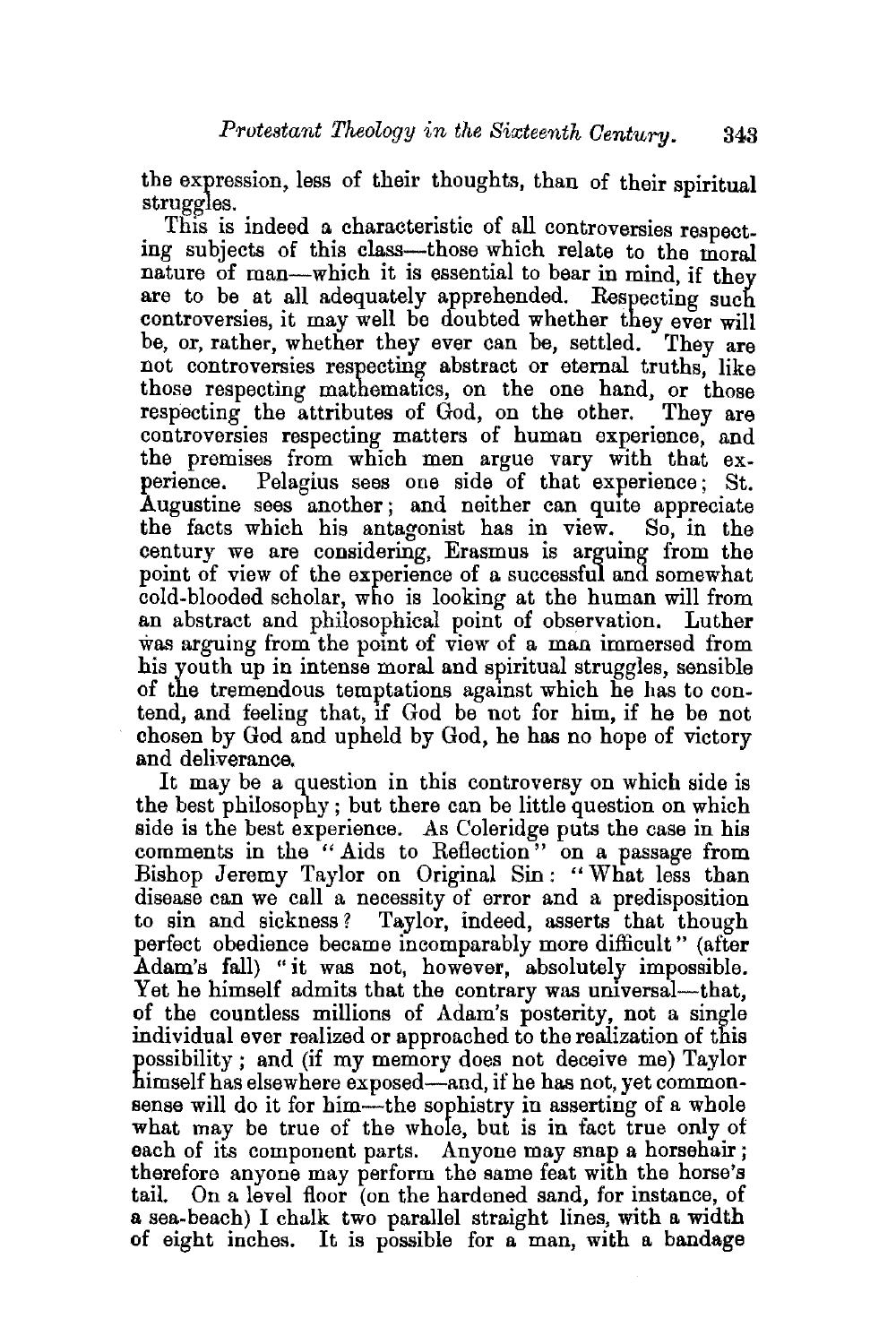over his eyes, to keep within the path for two or three paces; therefore it is possible for him to walk blindfold for two or three leagues without a single deviation! And  $t_{\text{wo}}$  or three leagues without a single deviation! this possibility would suffice to acquit me of injustice, though I had placed man-traps within an inch of one line, and knew that there were pitfalls and deep wells beside the other!"

In short, in proportion to the depth of men's moral and spiritual struggle, in proportion to the intensity with which they apprehend the height of the Divine righteousness and the Divine ideal, must there arise in them a sense of the utter feebleness of their own powers, of the weakness and servitude of their wills, and of their absolute dependence on Divine grace and the Divine will. They are driven to that sense of utter incapacity, and of entire dependence upon God, which St. Paul expresses so forcibly in the Epistle to the Romans. But, unfortunately, they are almost always impelled, as Melanchthon, Luther, and Calvin were, to step beyond that practical statement of their experience, and to speculate on the ultimate philosophical, or metaphysical, causes of their condition ; and then their moral conclusions become entangled in the meshes of a speculative and uncertain philosophy. As Coleridge, again, says, after the first of the two passages just quoted :

" If the self-examinant will abandon this position, and exchange the safe circle of religion and practical reason for the shifting sand-wastes and *mirages* of speculative theology; if, instead of seeking after the marks of Election in himself, he undertakes to determine the ground and origin, the possibility and mode of Election itself in relation to God-in this case, and whether he does it for the satisfaction of curiosity, or from the ambition of answering those who would call God Himself to account, why and by what right certain souls were born in Africa instead of England," and similar problems, "in this case, I say, we can only regret that the inquirer had not been better instructed in the nature, the bounds, the true purposes and proper objects of his intellectual faculties, and that he had not previously asked himself, by what appropriate sense, or organ of knowledge, he hoped to secure an insight into a nature which was neither an object of his senses, nor a part of his self-consciousness; and so leave himself to ward off shadowy spears with the shadow of a shield, and to retaliate the nonsense of blasphemy with the *abracadabra* of presumption. He that will fly without wings must fly in his dreams: and till he awakes will not find out that to fly in a dream is but to dream of flying."

Those observations of Coleridge are an admirable com-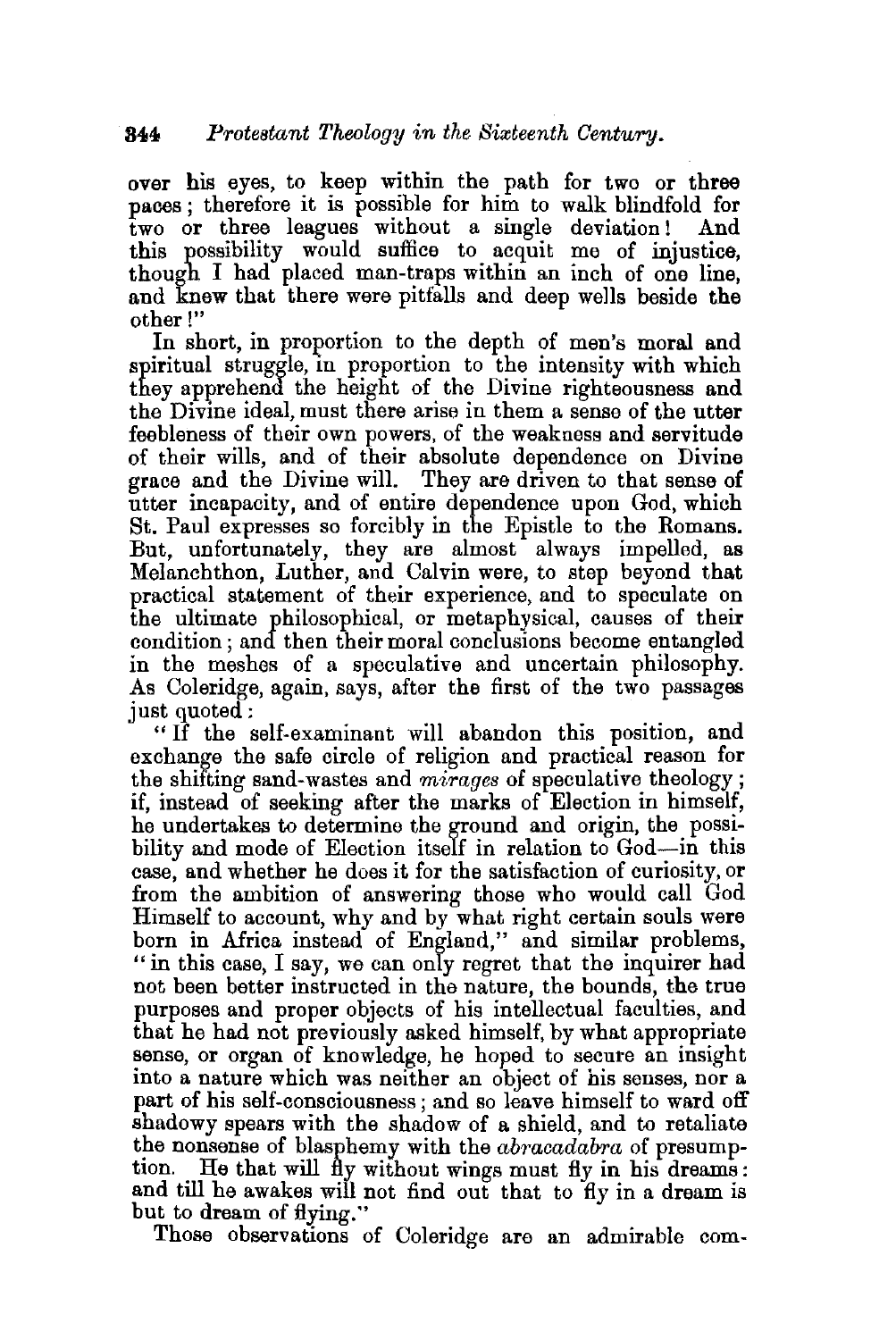mentary alike on the strength and on the weakness of the predestinarian theories of the Reformers. Only let us remember that, when men are in the thick of a mortal struggle for great spiritual and moral truths, they naturally lay hands on any weapon that is within their grasp; and that they are almost forced to become philosophers and speculative theologians, against their will, if they are to maintain what they feel to be the most vital moral truths, against the assaults that are made on them from all sides.

There is, however, a special aspect of Calvin's doctrine of predestination which deserves distinct recognition, and which distinguishes it, in great measure, from those of Luther and Melanchthon. There does not seem evidence that Calvin was drawn into his theory by such intense moral experience as we have traced in Augustine, Luther, and others, and there seems to be another impulse operating in him. He is a man with a profound sense of the necessity of law and government. His conversion, he says, was sudden; and as soon as he is converted and convinced of the truth of the Reformed theology, his dominant idea is that of obedience to the will of God. It has been said of him that obedience was the watchword of his life. He is the Protestant Loyola ; and as Loyola taught that every Jesuit should be as a staff in the hand of his superior, so Calvin's idea was that every Christian should be at the absolute command of God-as, in fact, every man really is, whether consciously or not. God is regarded by him, not so much in the character of a Father, which is Luther's favourite conception, but as a Lord and Judge. He is the Lord of lords, who, according to His unrestricted will, disposes of the destinies of men. Accordingly, in considering the relation of God to the world, the emphasis is laid upon the power of God, and the relation of men to Him is pre-eminently that of obedience.

Calvin's work at Geneva is to realize this aspect of Christianity and of the Church. Luther leaves the utmost possible amount of freedom to the renewed and sanctified will. "Christian Liberty"—the title of Luther's most beautiful and least controversial work-is also the watchword of his practical conception of the Church. He would have as much liberty as possible, within the bounds of Christian life and love. But Calvin's conception was that of a strictly regulated life. "Under his influence Geneva is transformed into a theocracy. The Church lays down the rules and regulations for faith and life, and the State enforces them. . . . Amusements are forbidden; the very discipline of the family is brought under control; attendance at church and Communion at stated times are made obli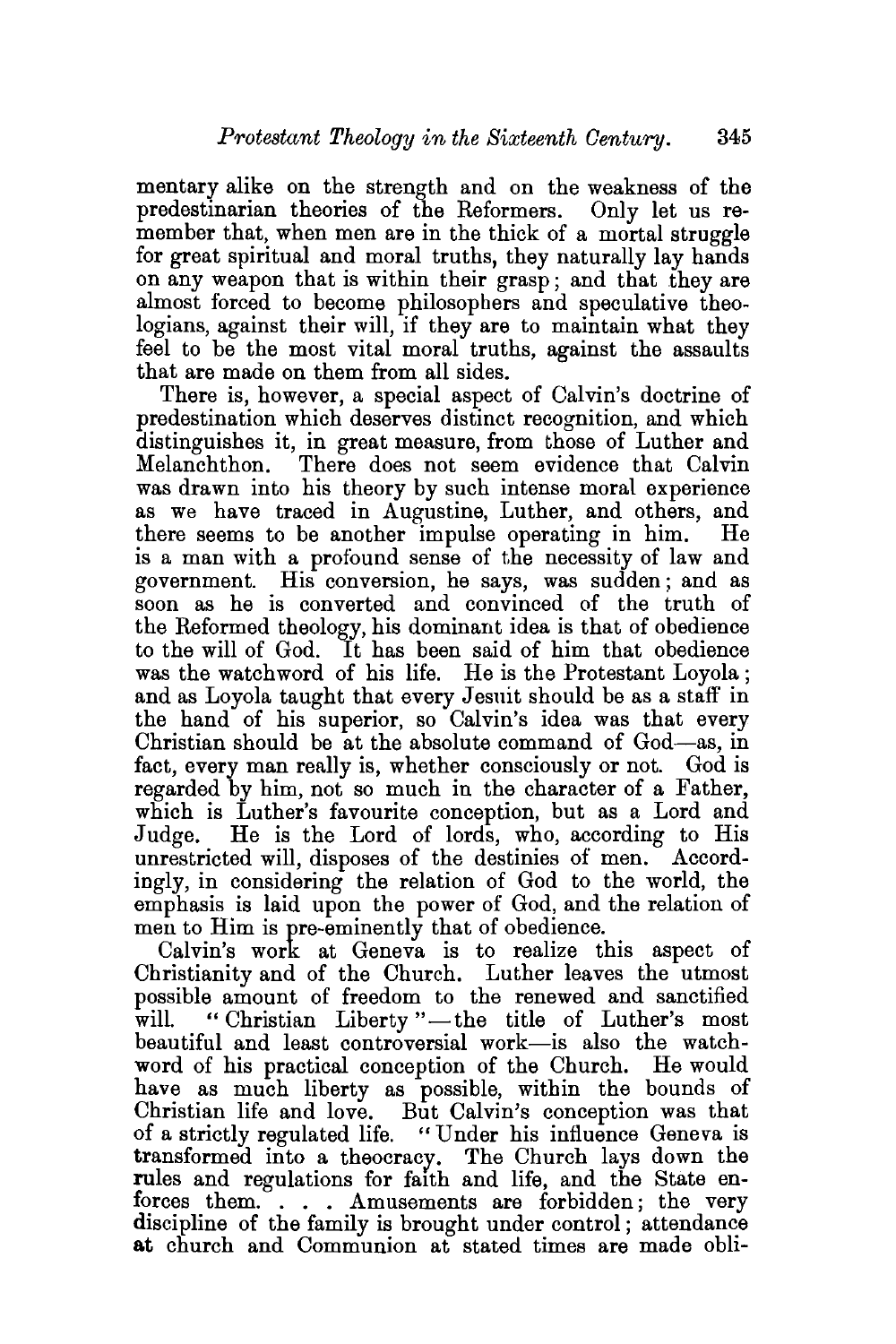gatory."1 No doubt Calvin rendered a great service to the Protestant cause at a critical juncture by thus insisting, even with this exaggeration, upon the necessity of discipline and order in the Christian life. But by that inevitable tendency by which men transfer, in some degree, their own image and similitude to their conception of God, so Calvin conceives of the world as regulated by definite and immutable Divine decrees. All is determined by God beforehand, all is regulated by precise decisions ; and the place and fate of every individual has been assigned to him. Carried to this speculative length, it was an exaggeration which provoked a dangerous reaction ; yet we have only to look to our sister Church in Scotland in order to see that such a view exhibits a real side of human experience, and has worked out magnificent results. Human nature disregards, in practice, the extreme points in such theories and systems, and assimilates their excellences. It may be, as Calvin himself confessed, a *horribile decretum* that some men are everlastingly predestinated to damnation, as others are to salvation. In some cases such a doctrine leads men to the desperation of which our article speaks; but the great mass of men instinctively disregard the supposition that they themselves may be among the condemned. They hope for the best for themselves ; and then there remain for them only the grand and fortifying elements of the system. There remains for them the spectacle of a firm, holy, unbending law, to which they must conform if they are to be in harmony with the truth and reality of things. There remain for them those conceptions of the eternities, the infinities, the immutabilities of life, which Carlyle, for instance, brought out of his Scottish training and habits, though he discarded their Christian form. Calvin was to the men of his day something of what Carlyle was, though in so different a shape, to the last generation of Englishmen. He deepened immeasurably their sense of the eternal and unalterable realities of life, and impressed upon them the absolute necessity of conformity with the will of God. Had not such a proclamation of universal predestination and immutable law been combined with the more gracious message of the Gospel, it would have been intolerable to the feebleness of human nature. But, with whatever inconsistencies, it was in fact combined with that message ; and men and women learned, at one and the same time, their insignificance amidst the vast and eternal system of decrees and laws with which they were surrounded, and

<sup>&</sup>lt;sup>1</sup> Cf. Thomasius' *Dogmengeschichte*, ed. Seeberg, vol. ii., p. 639; edit. 1889.